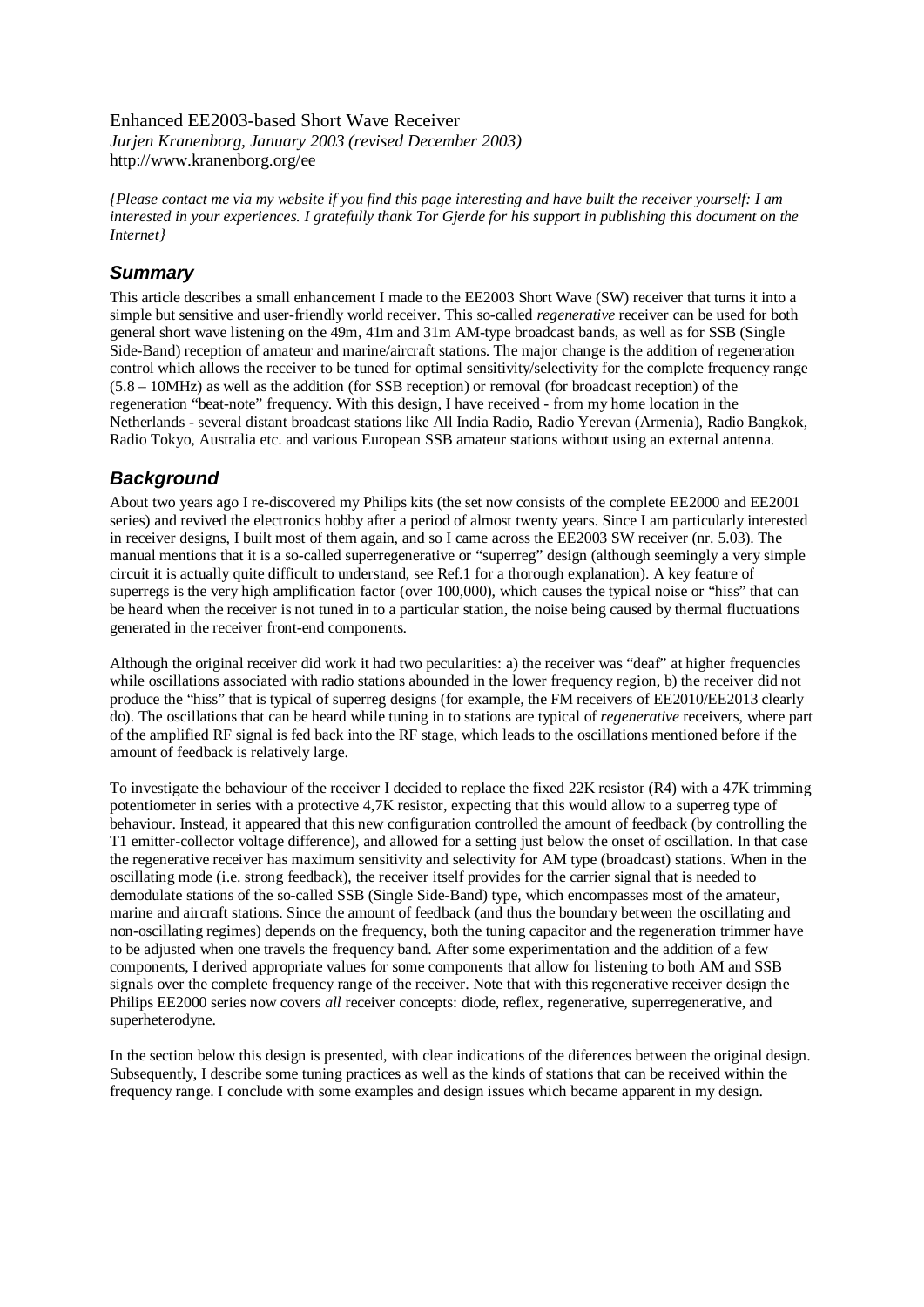# *Design*



The figure above shows a schematic diagram of the receiver. A red color denotes a newly added component, a green one indicates a change of value for an existing component. The latter has been done to allow the three shortwave broadcast bands to be in the tuning range without the need for bandswitching. The extra components can be easily added to the original construction diagram in the EE2003 manual.

The following changes and additions have been made (with refs to the original component numbers):

- 1. The main coil: Used to be 8 windings in the center of the ferrite rod; now becomes 9 turns near the edge (see the photographs at the end of this document). This change was made to allow for the desired tuning range.
- 2. C1 (at the base of T1): used to be 0.1uF (Polyester), now changed to at least 10uF to prevent slow oscillation of the system that prevents proper functioning.
- 3. C2: Used to be 47 pF, now increased to 100pF, to allow for sufficient regeneration at low frequencies (T1 is used as a common-base amplifier with fixed regeneration feedback through C2 !).
- 4. C4: Used to be 10 pF, now lowered to 2.7 pF or even smaller to allow reception of the full 31m band. This value is not standard in the EE-series, so you may well remove C4 if you dont have such a small valued capacitor.
- 5. R4: Used to be 22K, now becomes 150K. This resistor influences the "spread" in regeneration control.
- 6. C6: Used to be 4,7uF, now becomes 0.22uF (Polyester).
- 7. NEW: I added a 100uF (or even larger) capacitor for undisturbed reception of stronger stations. Without this capacitor the receiver tends to "motorboat" even at average volume levels.
- 8. NEW: In series with the main tuning capacitor I added a 150p capacitor (or using 100pF + 47pF in parallel) for a proper tuning range (without this change the regeneration level remains to low at low frequencies).
- 9. NEW: In parallel to the main tuning capacitor I added a second, fine-tuning capacitor (I used the EE2005 double variable capacitor in series with a small 10pF capacitor). This greatly increases tuning satisfaction and therefore is strongly recommended! In case you don't have a second variable capacitor but do have the BB110 varactor (from EE2010/2013), you may use the latter in series with a 10p of 22p capacitor as well.
- 10. NEW: A 47K regeneration control potmeter has been added for regeneration control. Since the regeneration control should be quite accurate, use a high-quality potmeter (I bought a new one and mounted it into the console). I added a 1uF capacitor also to have real smooth control; its value is not critical, but should probably not be larger than 4,7uF and at least amount to 0.1uF.
- 11. NEW: A parallel combination of a 100K and 47K resistor in series with the regeneration potmeter provided for a proper regeneration range.

Note that the regeneration control part is outside the RF part of the circuit (as opposed to most other regenerative designs) because the RF choke coil separates them. Practically, this implies that long leads may be used to connect to the regen potmeter, and allows it to be part of the console (in my case, but you may also use the 47K trimming pots of for example EE2004/2010/2014 etc.).

Since the regeneration level depends on the T1 collector-emitter voltage difference, the regeneration level depends on the battery voltage as well. When the batteries get somewhat exhausted you will arrive at a point where you have to replace the 100K-47K combination with a 33K or even 22K resistor.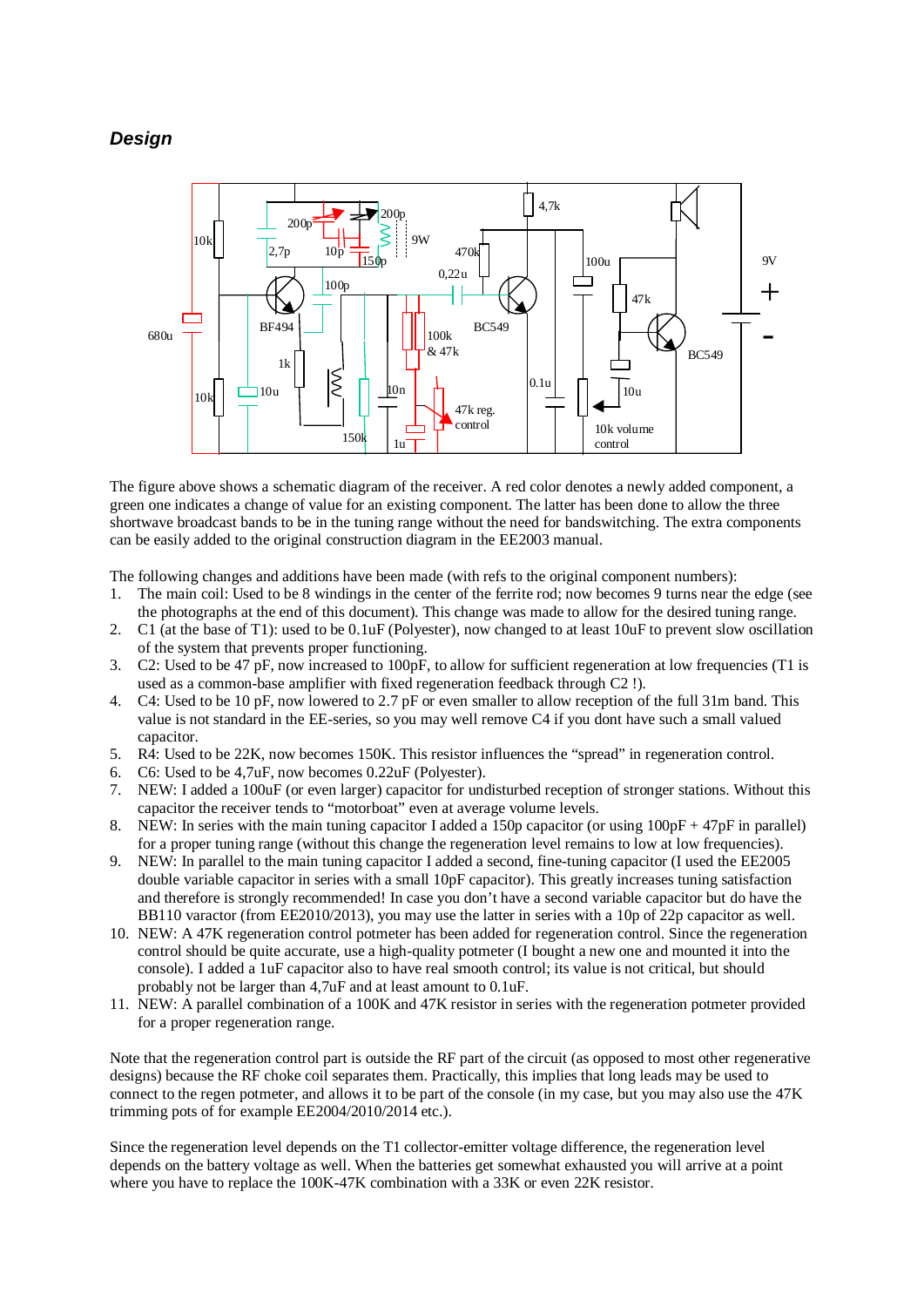An alternative design (appropriate for owners of one the EE2001 series kits) uses a more modern LF part which consists of two operational amplifiers; it is almost identical to the LF part of the EE2010/2013 FM receiver. The circuit diagram is printed below. This is the version I implemented, several photographs of the construction are given at the end of this document.



Based on this design I built the receiver several times; in total it was "alive" for more than a year because it performed so well!

### *Construction Diagrams*

The construction diagrams for both receiver versions are given below and were generated by Tor Gjerde. On my website links to PDF versions of the constructions are given, which can be printed and used directly on the breadboard (it should be printed in exactly the same size, no scaling to fit the paper).

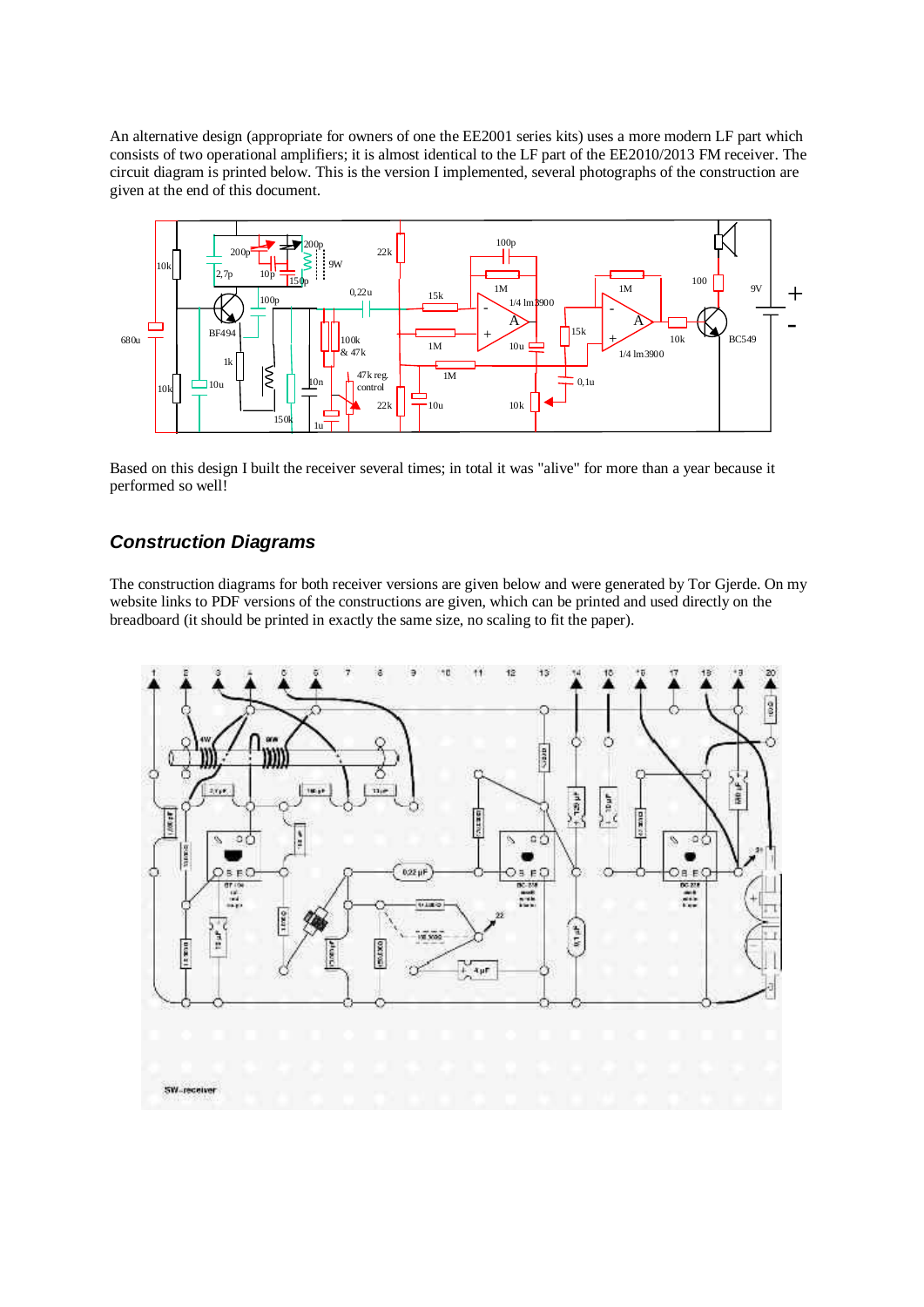

## *Practical Use*

#### Tuning frequency range overview

The tuning range of the regenerative receiver covers three important short wave broadcast bands (49m, 41m and 31m) as well as some SSB amateur (40m) and maritime/aircraft (35m, 45m) bands. For the broadcast bands the best reception conditions are met at a few hours before sunset till a few hours after sunset. However, during spring and summer excellent conditions may sometimes persist until or after midnight for the higher frequencies. During daytime generally only relatively local broadcast stations can be received, as the reflective atmospheric layers are destroyed under influence of the sun. SSB reception is best during daytime, because then these weak stations are not overruled by strong international broadcast stations (of which Russian and Middle-East stations are notorious examples).



An overview of the receiver frequency range is presented in the figure at the left, which depicts the main tuning capacitor dial. At the right side the 49m broadcast band can be found, which contains many strong European stations, as well as stations from the Americas. In the 41m band I located many strong stations which are apparently from the Middle East, in addition to several other interesting stations (like All India Radio, Radio Albania, several Russian stations, some weak unidentified Chinese (?) stations). Late in the evening some Middle-East stations may become very strong and tend to "overrule" the others. The 31m band is very interesting because it contains various distant stations (like Bangkok, Vietnam, Radio Cairo) as well as more near stations, (Yerevan (Armenia), Turkey) but these are also quite difficult to pin down whithout fine-tuning.

The red areas in the dial indicate regions which contain interesting SSB stations, mainly amateurs, although they possibly also contain aircraft and/or maritime stations (35m band). Particularly the 7.0-7.1 MHz interval is filled with several amateur stations from various European countries (Based on my location in the south of the Netherland the German amateurs are particularly strong, but I have also received Dutch, Belgian, French,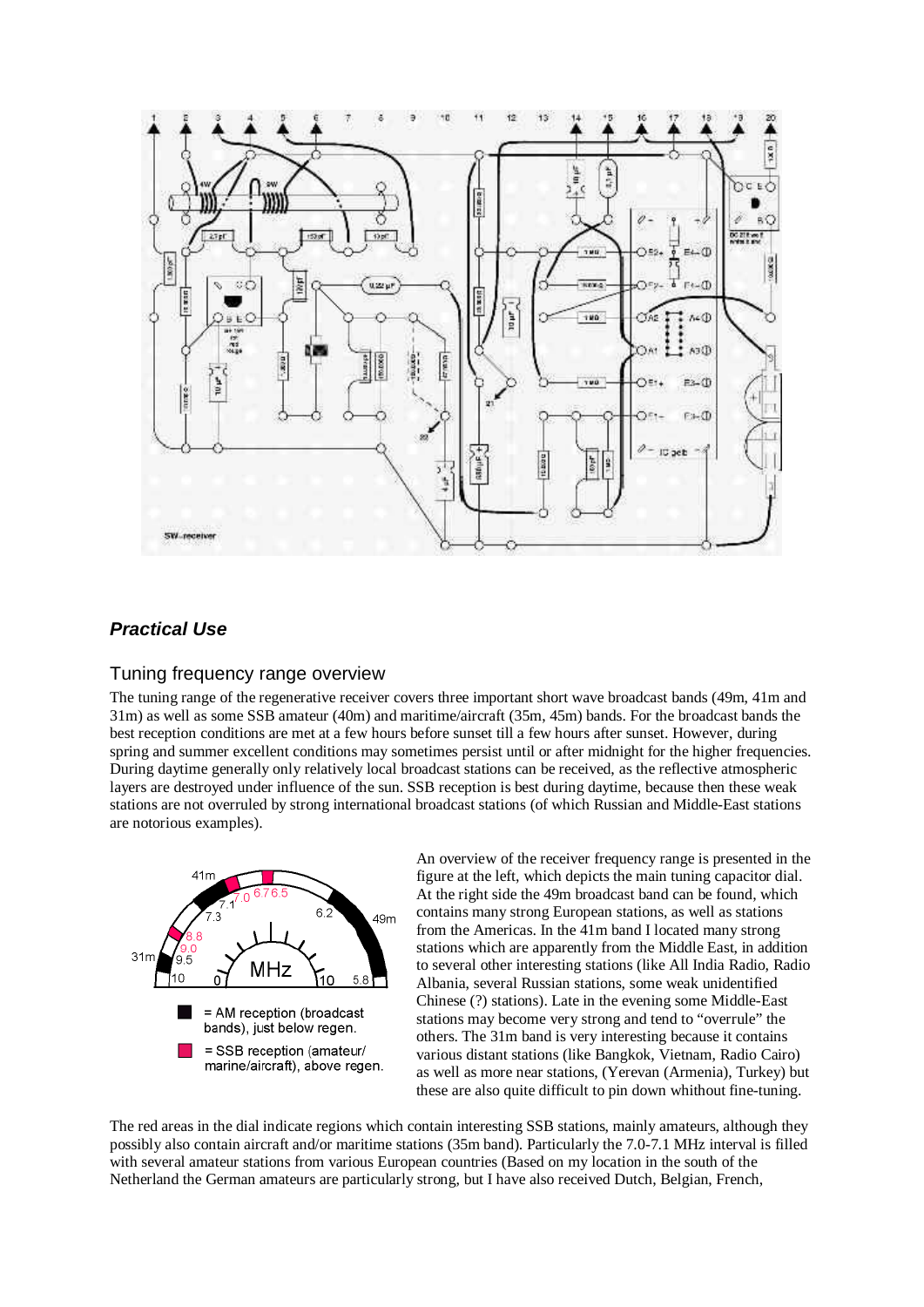English and even Italian stations). A fine tuning capacitor is definitely needed to tune to the proper sideband (generally but not exclusively the upper sideband). The SSB signals are very weak, you need maximum volume and your ear in close proximity to the speaker to understand their messages. Best receiving conditions are during daylight; in the late evening and during the night strong (Middle East) broadcast stations overrule the weak SSB signals. Nevertheless, I have received several of them clearly despite their low audio volume .

The other two SSB bands are very weak regarding my location (especially the 35m band at 8.5-9 Mhz), I generally had great difficulties with listening to stations. This may however turn out differently on your location.

I want to note that I never have used an external antenna since it did not significantly increase the capabilities of the receiver (in many cases an antenna caused overloading of the receiver by strong broadcast stations and added a lot of background noise). Maybe an antenna helps for SSB stations, but I have no experience in that matter.

#### Tuning guidelines

If you operate the receiver for the first time, you should check whether you can tune the regeneration level to both AM and SSB reception for the complete frequency range. To do so, take the following steps:

- Turn the main tuning dial (variable capacitor) to the right, tuning in a station on the 49m band, which corresponds to a low frequency. Set the regeneration level at maximum by setting the regeneration potentiometer at the lowest level (R=0). You should hear a loud tone (the beat note) in addition to the station itself. Now decrease the regeneration level (R becomes larger) until you note that the tone dissapears. This should happen at a relatively low regeneration level (R relatively large). In case it happens at a high regeneration level or the beat note cannot be heard at all, decrease the 100K resistor near the trimming potmeter. If the beat note remains at all regeneration levels, the regeneration must be decreased by inreasing the 100K or the 47K resistor in value.
- Set the regeneration level to a maximum  $(R=0)$  again. Now turn the tuning dial from the right to the left (highest frequency). As you turn you should hear the oscillations that correspond to the received radio stations. In particular you should note that most of the stations are clustered in three groups, each of the groups corresponding with one of the three broadcast bands. When you arrive at 10MHz, you should still hear the beat notes associated with each station. If the beat note cannot be heard anymore, the regeneration level is still to low even at R=0, and you must decrease the value of the 100K resistor.
- At 10 MHz reduce the regeneration level by increasing the potentiometer resistance. At some point you should note a sudden decrease in noise level (in case you are noted tuned to a station) or the regeneration tone suddenly dissapears (in case you are tuned to a station).

Tuning on a regenerative receiver is a two-handed affair; some experimentation will provide for the best strategy. An appropriate approach is the following:

- Always search from low to high frequency.
- Set the regeneration level at such a level that regeneration occurs, i.e. the beat note can be heard. This will allow you to identify even very weak stations, including SSB and various morsecode stations, and it helps to identify the start of the broadcast bands
- If you have arrived roughly at the appropriate location. reduce the regeneration level to just below the onset of oscillation. With this setting the receiver has maximum sensitivity and selectivity for broadcast (AM) reception. Use fine tuning to tune in to the station of interest. If you change the frequency, also change the regeneration level in order to retain maximum sensitivity.
- In case you want to receive SSB stations, keep the regeneration level high.

The best place to operate this receiver is at the first or second floor of your house.

#### Station info

Although I will provide for a simple tuning guide in a later update of this document, Ref. 2 provides very useful information on broadcast schemes in the English language (sorted in various ways, for example: time, frequency, country etc.etc.) and various issues and numerous links on shortwave listening. Highly recommended!